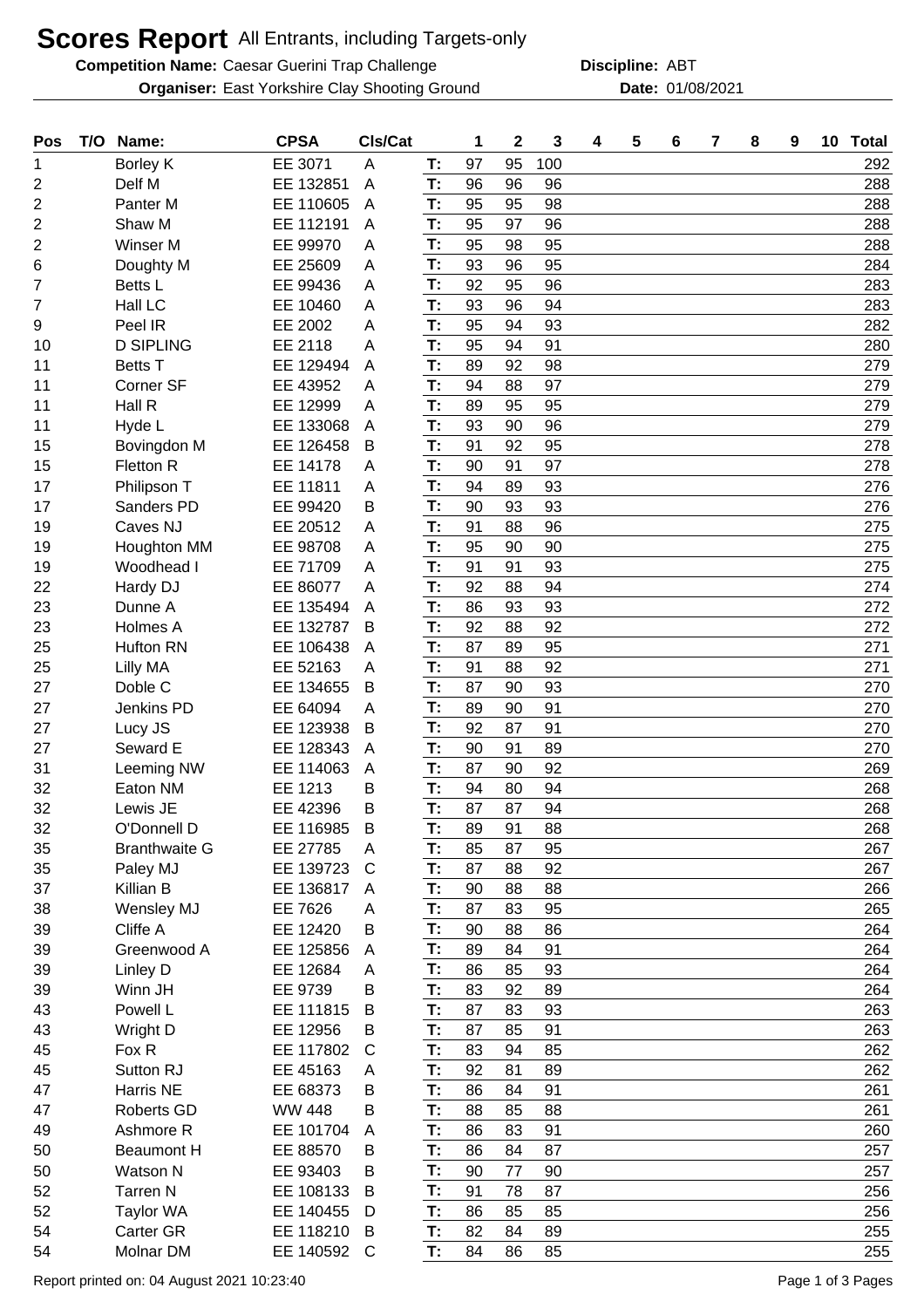## **Scores Report** All Entrants, including Targets-only

**Competition Name: Caesar Guerini Trap Challenge The Computer Construct Discipline: ABT Organiser:** East Yorkshire Clay Shooting Ground **Date:** 01/08/2021

**Discipline:**

| Pos | T/O | Name:                  | <b>CPSA</b> | CIs/Cat        |    | 1  | $\mathbf 2$ | 3  | 4 | 5 | 6 | 7 | 8 | 9 | 10 <sub>1</sub> | <b>Total</b> |
|-----|-----|------------------------|-------------|----------------|----|----|-------------|----|---|---|---|---|---|---|-----------------|--------------|
| 56  |     | Parker SN              | EE 21900    | C              | T: | 89 | 81          | 84 |   |   |   |   |   |   |                 | 254          |
| 56  |     | Ritucci P              | EE 50903    | C              | T: | 88 | 81          | 85 |   |   |   |   |   |   |                 | 254          |
| 56  |     | Shaw IT                | EE 31770    | В              | T: | 84 | 83          | 87 |   |   |   |   |   |   |                 | 254          |
| 56  |     | Stephenson J           | EE 6750     | B              | T: | 88 | 82          | 84 |   |   |   |   |   |   |                 | 254          |
| 60  |     | Chaplow P              | EE 300      | Α              | T: | 85 | 81          | 87 |   |   |   |   |   |   |                 | 253          |
| 60  |     | Leightley JJ           | EE 127623   | $\mathsf{C}$   | T: | 79 | 84          | 90 |   |   |   |   |   |   |                 | 253          |
| 60  |     | McReynolds C           | EE 125309   | B              | T: | 84 | 83          | 86 |   |   |   |   |   |   |                 | 253          |
| 63  |     | Gibson PL              | EE 12860    | A              | T: | 82 | 82          | 88 |   |   |   |   |   |   |                 | 252          |
| 63  |     | Lilly P                | EE 118616   | B              | T: | 78 | 82          | 92 |   |   |   |   |   |   |                 | 252          |
| 63  |     | Newton P               | EE 16875    | B              | T: | 79 | 86          | 87 |   |   |   |   |   |   |                 | 252          |
| 63  |     | Parker <sub>RT</sub>   | EE 141924   | B              | T: | 85 | 82          | 85 |   |   |   |   |   |   |                 | 252          |
| 67  |     | Paley A                | EE 86856    | B              | T: | 84 | 81          | 86 |   |   |   |   |   |   |                 | 251          |
| 67  |     | Seward A               | EE 126280   | $\mathsf{C}$   | T: | 86 | 78          | 87 |   |   |   |   |   |   |                 | 251          |
| 69  |     | Osborne P              | EE 130791   | $\mathsf{C}$   | T: | 86 | 78          | 86 |   |   |   |   |   |   |                 | 250          |
| 69  |     | <b>Ritchie K</b>       | EE 126380   | B              | T: | 85 | 84          | 81 |   |   |   |   |   |   |                 | 250          |
| 71  |     | <b>Barker MA</b>       | EE 129196   | $\mathsf{C}$   | T: | 80 | 83          | 86 |   |   |   |   |   |   |                 | 249          |
| 71  |     | Hayhurst AN            | EE 29372    | В              | T: | 84 | 82          | 83 |   |   |   |   |   |   |                 | 249          |
| 71  |     | <b>Titterington PS</b> | EE 90393    | B              | T: | 78 | 84          | 87 |   |   |   |   |   |   |                 | 249          |
| 74  |     | <b>Bryant M</b>        | EE 119986   | B              | T: | 85 | 81          | 82 |   |   |   |   |   |   |                 | 248          |
| 75  |     | <b>Wick RG</b>         | EE 34535    | С              | T: | 81 | 82          | 83 |   |   |   |   |   |   |                 | 246          |
| 76  |     | Lazenby AG             | EE 49972    | B              | T: | 79 | 80          | 84 |   |   |   |   |   |   |                 | 243          |
| 76  |     | Phillips AJ            | EE 68795    | С              | T: | 75 | 79          | 89 |   |   |   |   |   |   |                 | 243          |
| 76  |     | Reilly JJ              | EE 42743    | B              | T: | 85 | 77          | 81 |   |   |   |   |   |   |                 | 243          |
| 76  |     | <b>Reynolds ND</b>     | EE 62598    | В              | T: | 82 | 78          | 83 |   |   |   |   |   |   |                 | 243          |
| 80  |     | Greenwood AA           | EE 143487   | D              | T: | 81 | 78          | 83 |   |   |   |   |   |   |                 | 242          |
| 80  |     | Routledge A            | EE 101328   | $\mathsf{C}$   | T: | 80 | 78          | 84 |   |   |   |   |   |   |                 | 242          |
| 82  |     | Bate S                 | EE 96600    | В              | T: | 79 | 78          | 84 |   |   |   |   |   |   |                 | 241          |
| 83  |     | Urbanski V             | EE 28890    | B              | T: | 75 | 78          | 87 |   |   |   |   |   |   |                 | 240          |
| 84  |     | Carrie R               | EE 122119   | D              | T: | 77 | 80          | 80 |   |   |   |   |   |   |                 | 237          |
| 84  |     | Rowe TJM               | EE 15951    | В              | T: | 81 | 70          | 86 |   |   |   |   |   |   |                 | 237          |
| 86  |     | <b>Howlett GK</b>      | EE 45553    | B              | T: | 67 | 83          | 85 |   |   |   |   |   |   |                 | 235          |
| 87  |     | Killian W              | EE 136818   | A              | T: | 86 | 72          | 76 |   |   |   |   |   |   |                 | 234          |
| 87  |     | Maclean DJ             | EE 139713   | C              | T: | 74 | 74          | 86 |   |   |   |   |   |   |                 | 234          |
| 89  |     | Cooper MH              | EE 71987    | B              | T: | 80 | 70          | 83 |   |   |   |   |   |   |                 | 233          |
| 90  |     | Dixon E                | EE 134946   | D              | T: | 79 | 73          | 80 |   |   |   |   |   |   |                 | 232          |
| 91  |     | Insley PA              | EE 55961    | Α              | T: | 79 | 69          | 83 |   |   |   |   |   |   |                 | 231          |
| 92  |     | Ross I                 | SS 4759     | С              | T: | 74 | 74          | 82 |   |   |   |   |   |   |                 | 230          |
| 93  |     | Paige A                | EE 12950    | B              | T: | 78 | 72          | 79 |   |   |   |   |   |   |                 | 229          |
| 94  |     | Mansfield J            | EE 141975   | C              | T: | 76 | 68          | 81 |   |   |   |   |   |   |                 | 225          |
| 95  |     | Dukes W                | EE 110161   | $\overline{A}$ | T: | 77 | 74          | 73 |   |   |   |   |   |   |                 | 224          |
| 96  |     | Vere-Hodge MJD         | EE 38622    | D              | T: | 75 | 69          | 78 |   |   |   |   |   |   |                 | 222          |
| 97  |     | Lazenby D              | EE 49197    | B              | T: | 65 | 71          | 85 |   |   |   |   |   |   |                 | 221          |
| 98  |     | Gallagher AT           | EE 112841   | D              | T: | 70 | 74          | 73 |   |   |   |   |   |   |                 | 217          |
| 99  |     | Czachar J              | EE 52928    | $\mathsf{C}$   | T: | 68 | 69          | 79 |   |   |   |   |   |   |                 | 216          |
| 100 |     | Spencer C              | EE 144596   | D*             | T: | 72 | 72          | 69 |   |   |   |   |   |   |                 | 213          |
| 101 |     | <b>Turnes GR</b>       | EE 90649    | B              | T: | 74 | 72          | 66 |   |   |   |   |   |   |                 | 212          |
| 102 |     | Coupe B                | EE 30788    | B              | T: | 72 | 64          | 74 |   |   |   |   |   |   |                 | 210          |
| 103 |     | <b>Richardson RB</b>   | EE 138824   | $\mathsf{C}$   | T: | 61 | 77          | 71 |   |   |   |   |   |   |                 | 209          |
| 104 |     | Pain C                 | EE 99155    | C              | T: | 70 | 68          | 69 |   |   |   |   |   |   |                 | 207          |
| 105 |     | Heron NA               | EE 89683    | С              | T: | 64 | 71          | 68 |   |   |   |   |   |   |                 | 203          |
| 106 |     | Parker JA              | EE 3920     | B              | T: | 64 | 66          | 70 |   |   |   |   |   |   |                 | 200          |
| 107 |     | Caren F                | EE 137840   | D              | T: | 62 | 60          | 77 |   |   |   |   |   |   |                 | 199          |
| 108 |     | Henshaw C              | EE 135816   | D              | T: | 65 | 56          | 65 |   |   |   |   |   |   |                 | 186          |
| 109 |     | Wilson L               | EE 125616   | C              | T: | 58 | 59          | 62 |   |   |   |   |   |   |                 | 179          |
| 110 |     | Carrasco O             | EE 120112   | B              | T: | 49 | 65          | 64 |   |   |   |   |   |   |                 | 178          |
|     |     |                        |             |                |    |    |             |    |   |   |   |   |   |   |                 |              |